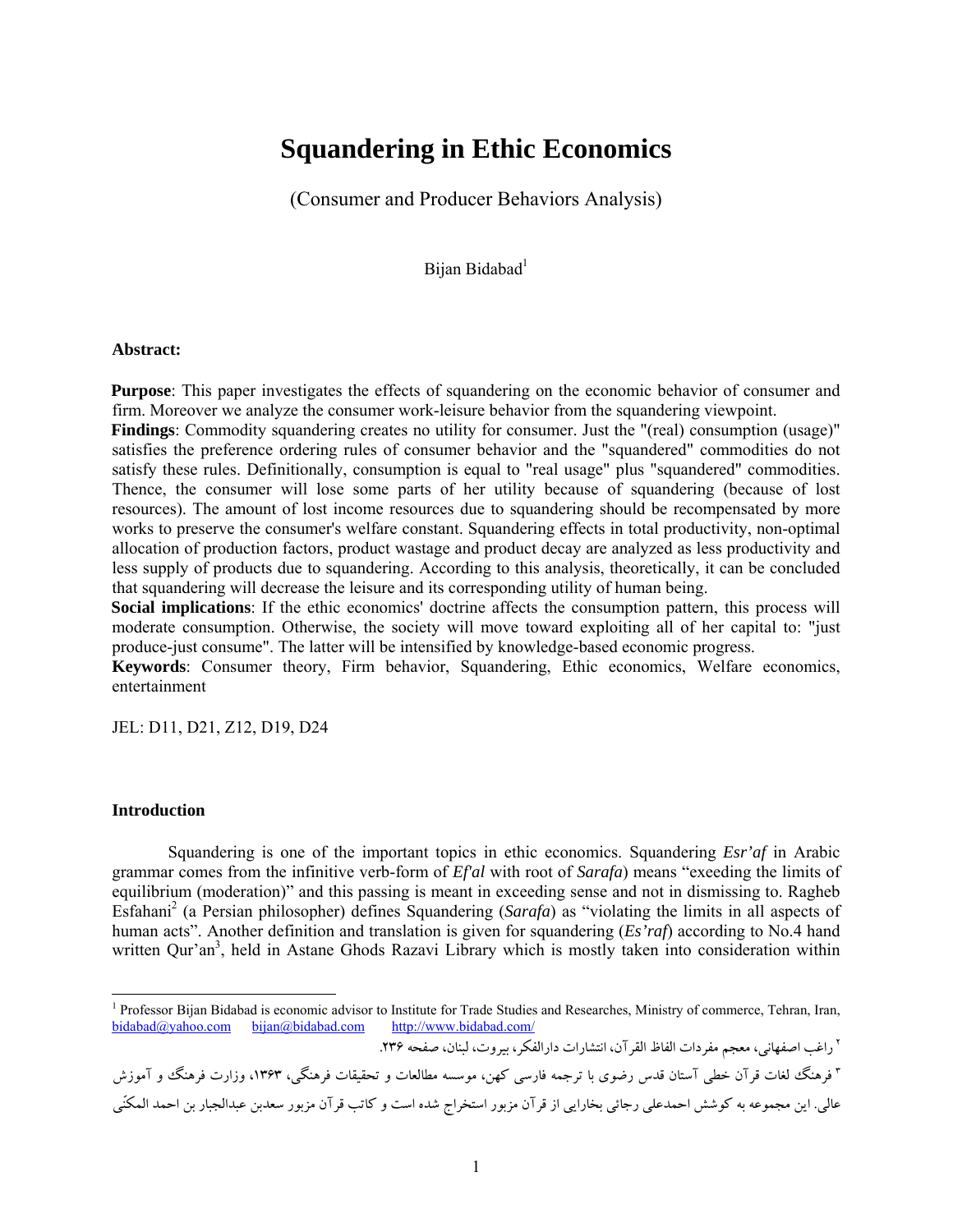this paper. This translation can be more justified with understandings of the teller, according to the era of beginning of Islam in a historical view.

In this Qur'an the word Squandered (Asrafa) is meant as "depraved" and Squandering (Esraf) is translated as depraved-destroyed. The concept of destruction in economics has very important weight. Destruction of resources is also one of the most important subjects in ethics economics. And this is because the main target in economics is to maximize the benefits of resources and if some part of numbered resources were not exploited correctly, therefore the optimization will be affected in all markets and consequently the economic behaviors will face this disoptimality as well. So it is obvious that the subject of squandering (Esraf) is one of the most fundamental discussions in ethic economics that we treat herein.

Lots of verses in holy Qur'an explain Squandering as disrepute. In verses 7:31:<sup>4</sup> "O children of adam! take your adornment at every place of worship, and eat and drink, but be not prodigal. Lo! he loveth not the prodigals". In exegeses Bayan-o-Sa'adah it is written:<sup>5</sup> "O children of Adam take your adornment" - concerning each ornament for your beauty and body and its hygienic tools, beautiful and proper vestments, dressing of your hairs and barbs (with comb or with which it is decorated including perfumed oils) and approved acts and words from the other world, also the love of your families and good opinions, moral ethics and actions and correct revelations and inner (in heart) illuminations and spiritual observation, "at every place of worship" which appoints to any general condition for worship of God, meaning observance of the Master of Divine Authority (Caliph of God on the earth), all must be set aside. In this verses adornments and place of worship is interpreted as mentioned. Everybody who wants to know about what is revealed to Innocent Imams can refer to Kaafi and Saafi or other sources. The part "and eat and drink" shows that ornaments, eating and drinking are allowed and are not in contradiction with payer or worship but even enables you to better worship and the generality of eating and drinking is obvious like ornament. "But be not prodigal [extravagant- squanderer]" appoints the excess in decorating that will impeach you considering the truth (worship of God), because of business to earning it and earning the price to pay for it, protecting it and keeping it clean. It is also valid for eating and drinking and cleaning the foods and drinks because drinking more than thirst and eating more than hunger makes harm to your health and spirit and make you ill and heavy for your tasks and jobs. "Lo! he loveth not the prodigals"; God does not love extravagant (squandering- exaggerating) people in whatever domain it could be. Because exaggerating (extravagancy) is current in all acts and words and behaviors. As it is recited in response to the question: "is that possible to exaggerate in ablution? - yes there is squandering (extravagancy-exaggeration- trespassing limits) even if you are doing ablution in a river". This is because allocating the power and members in any affair more than realizing the truth of that affair or more than earning its true effects, whatever that affair is, a religious obligation (*Vajib*) or advised one (*Mustahab*) or naturally allowed (*Mubah*) it is considered as exaggerating and squandering. And this verification is dependent to the case. But according to interpretation and heart witness, exaggerating in eating and drinking and vestment is in a way that the inner Satan (*nafs*) will take control over intellect (*Aql*) and intellect become inattentive to its rule of controlling these desires. So squandering (exaggerating) is dominance (surpassing) of earning the desired and satanic pleasures over the intellect and the divine commandments."

From this point of view the consistency of approbation of squandering or extravagancy in all

بابي الحرث. <sup>؟</sup> سوره اعراف، آيه ٣١. «لِما بَنى ادَمَ خُلُوا زينَتَكُم عِنْدَ كُلَّ مَسجدِوَ كُلُوا وَاشْرَبُوا وَلاتُسْرِفُوا إنَّهُ لا يُحِبُّ الْمُسْرِفينَ. <sup>ه</sup> حضرت حاج ملاّ سلطانمحمّد بيدختي گنابادي، بيان السعاده في مقامات العباده، جلد پنجم، ترجمه محمّد رضاخاني و دكتر حشمتالله رياضي، صفحات: .268-269

l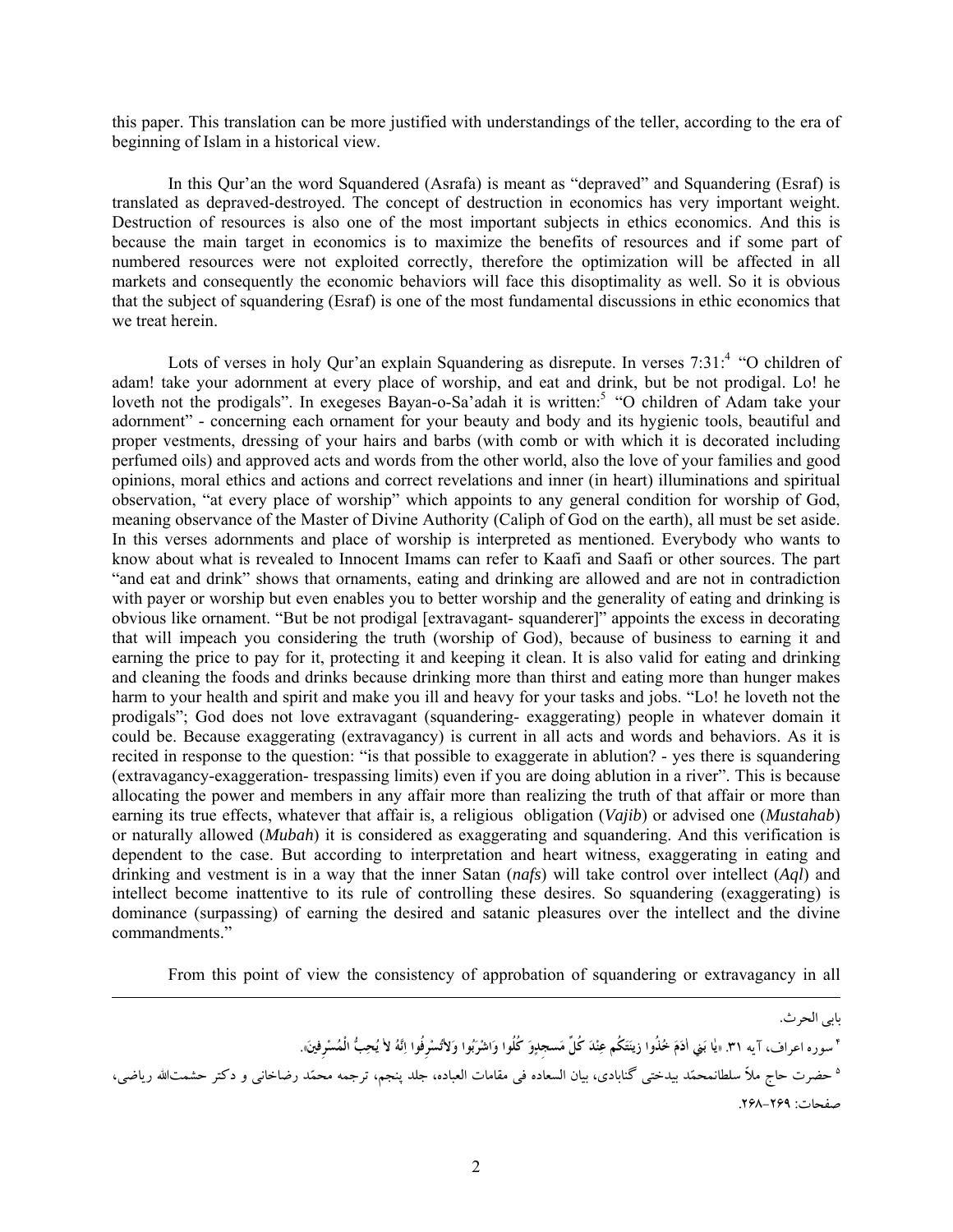affairs can be understood, and within this discussion we focus on economical sense of eating and drinking which are categorized in consumption. In another verses 6:141 it is said<sup>6</sup>: "when it bears fruit eat of it and pay what is due (the *zakat*) of it upon the harvest day. But do not be wasteful; he does not love the wasteful". This is insinuation to dimensions of production in relation with squandering. There are also lots of other directives in Qur'an, recognizing the right of property for a person, but obligation to respects the limits of equilibrium (moderation) in expending or consuming the these resources in consumption and production in the meantime and blame violating these limits and qualifies it to squandering,.

Not only in the exegeses of Shiites and Sunnites to Quran and other references such as Shiites' Four-Books and Sunnites' Six-Books lot of recites and narration exist about prohibition of Squandering but in analytic books the discussions of squandering is under attention so explaining all of them requires writing several books. Despite the fact that contemporary analytic economic books have qualified squandering as the main chapters of Islamic economics but they do not proceed to the study of economic behavior of consumer and producer theoretically. In the meantime this subject from point of view of Ethic economics has not developed yet. It is a primordial subject to be studied and readjusted and experienced.

#### **Consumer behavior and squandering**

According to consumer's behavior theory in microeconomics, this behavior is based upon the following assumptions: if consumer obtains more utility from A than B, we say A is more preferable than B. This is principally the main assumption of behavior of the consumer according to his rational behavior and it is also accepted in ethic economics because everything that is commanded by intellect is also commanded by Shariah. Therefore, for all possible choices of B and A, the consumer will prefer A to B, or B to A, or is indifferent. One of these preferences is correct. According to transitive rule if consumer prefers A to B, and B to C, he prefers A to C. According to this logic and ordinality of utility, consumer behavior theory has been founded in microeconomics.

 In the subject of squandering in ethic economy, in addition to above assumption and logic, we are facing another subject which can be set forth in the framework of consumption behavior satiation assumption. All assumptions of utility function including strictly quasi concave and other marginal assumptions about time and quantity of commodity (not being integer) and similar classic analysis are also assumed here.

 In ordinary condition in consumer behavior theory in microeconomics, consumer will maximize his utility function with budget restraint. That is to say:

| Max: $f(q_1,q_2)$            | (1) |
|------------------------------|-----|
| S. to: $y = p_1q_1 + p_2q_2$ |     |

 By formation of Lagrange equation and obtaining necessary conditions, consumer's utility becomes maximized when the marginal utilities ratio is equal to price ratio:

$$
\frac{f_1}{f_2} = \frac{p_1}{p_2} \tag{2}
$$

° سوره انعام، آيه ١۴١ «كُلُوا مِنْ ثَمَرِهِ إذا أَثْمَرَ وَ آتُوا حَقَّهُ يَوْمَ حَصادِهِ وَ لا تُسْرِفُوا إنَّهُ لا يُحِبُّ الْمُسْرِفِينَ»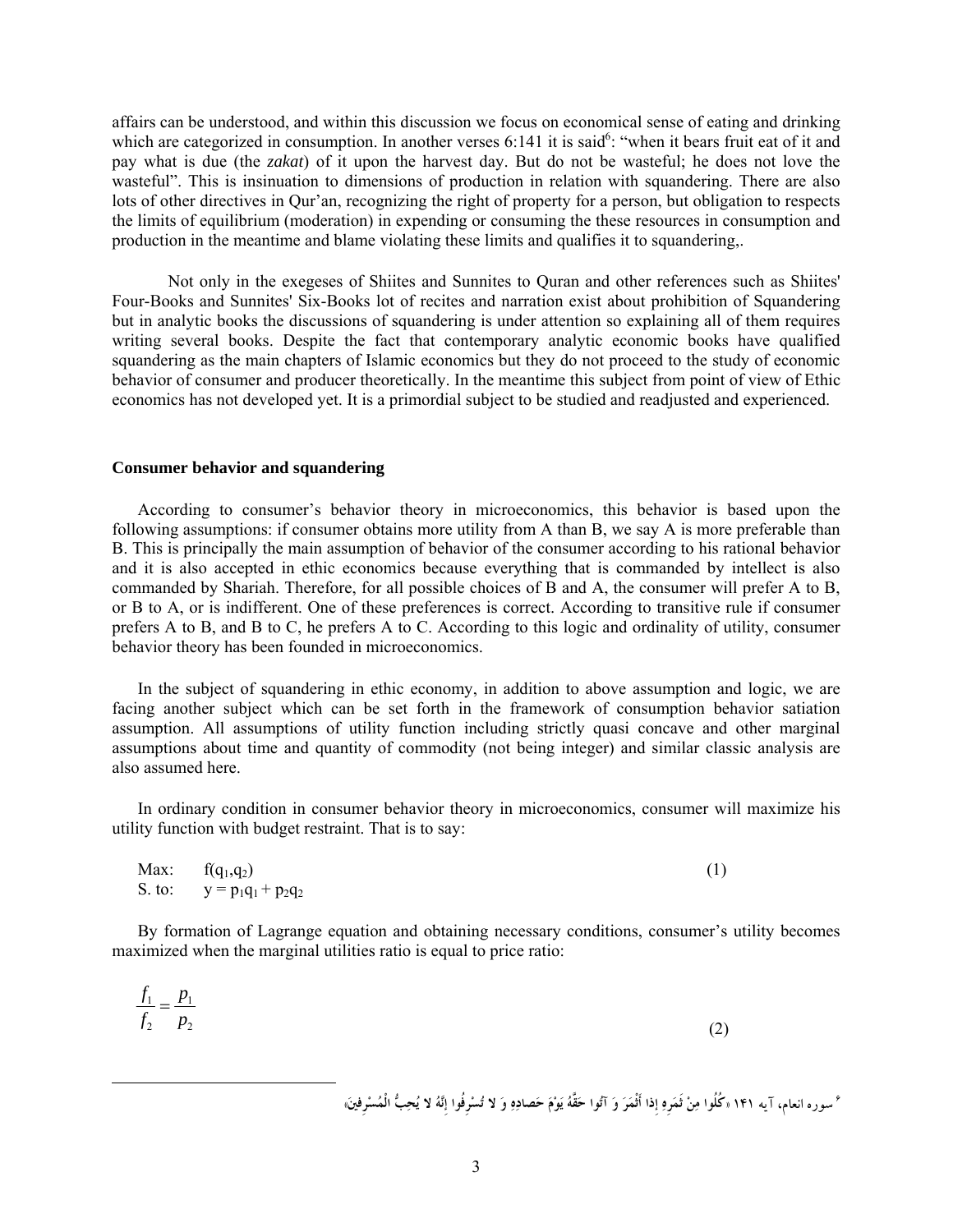Where  $f_1$  and  $f_2$  are first order derivatives of utility function f regarding  $q_1$  and  $q_2$  And  $p_1$  and  $p_2$  and  $y_0$  are prices of  $q_1$  and  $q_2$  and consumer's income respectively. This equilibrium condition means that the rate of substitution the good is equal to the constant coefficient of Lagrange. The sufficient assumption needs that the bordered Hessian determinant be positive to satisfy the maximization. By solving question (1) and taking derivatives regarding to  $q_1$  and  $q_2$  and Lagrange coefficient and solving equations for  $q_1$  and  $q_2$ we find the demand function:

$$
q_1 = \phi_1(p_1, p_2, y)
$$
  
\n
$$
q_2 = \phi_2(p_1, p_2, y)
$$
\n(3)

Where, changes of  $q_1$  to changes of  $p_1$  and changes of  $q_2$  to changes of  $p_2$  will be negative if other variables are constant (*Ceteris Paribus*) in ordinary conditions of (not Giffen) goods.

 The consumer behavior for arranging time for work and leisure in microeconomics can be obtained from a similar process. If his utility  $(U)$  function is a function of leisure time  $(L)$  and income  $(y)$ , we can write:

$$
U=g(L,y) \tag{4}
$$

If total available time for him is T and his working time is W and wage rate is r, his leisure time and income can be explained by the two following equations:

$$
L = T-W \tag{5}
$$

$$
y = rW
$$

By substituting in function (4), we will have:

$$
U = g(T - W, rW) \tag{6}
$$

We maximize this function by equating its derivative to zero:

$$
\frac{-dy}{dL} = \frac{g_1}{g_2} = r \tag{7}
$$

Where,  $g_1$  and  $g_2$  are partial derivatives of function g with respect to W in composite function (6) for T-W and rW. The condition (7) shows consumer's equilibrium between wok and leisure. If the second derivative of function U with respect to W is negative, the sufficient condition is met.

 Neoclassic economics view to welfare is in consumption maximization; although, considering the relative preference of human being for work and leisure is theoretically acceptable from human being behavior, and people maximize their consumption and consider work and leisure, but practically, we see that they prefer consumption utility to leisure utility. That is to say, perhaps we can say people care about tangible materials (goods) more than spiritual utilities which are not tangible. This is because the five senses of human being feel materials better than spiritual meanings. This phenomenon changes human being to a work machine which does his best to produce material goods, while, human being needs to proceed with spiritual products which are usually better achieved in leisure time. That is to say, it is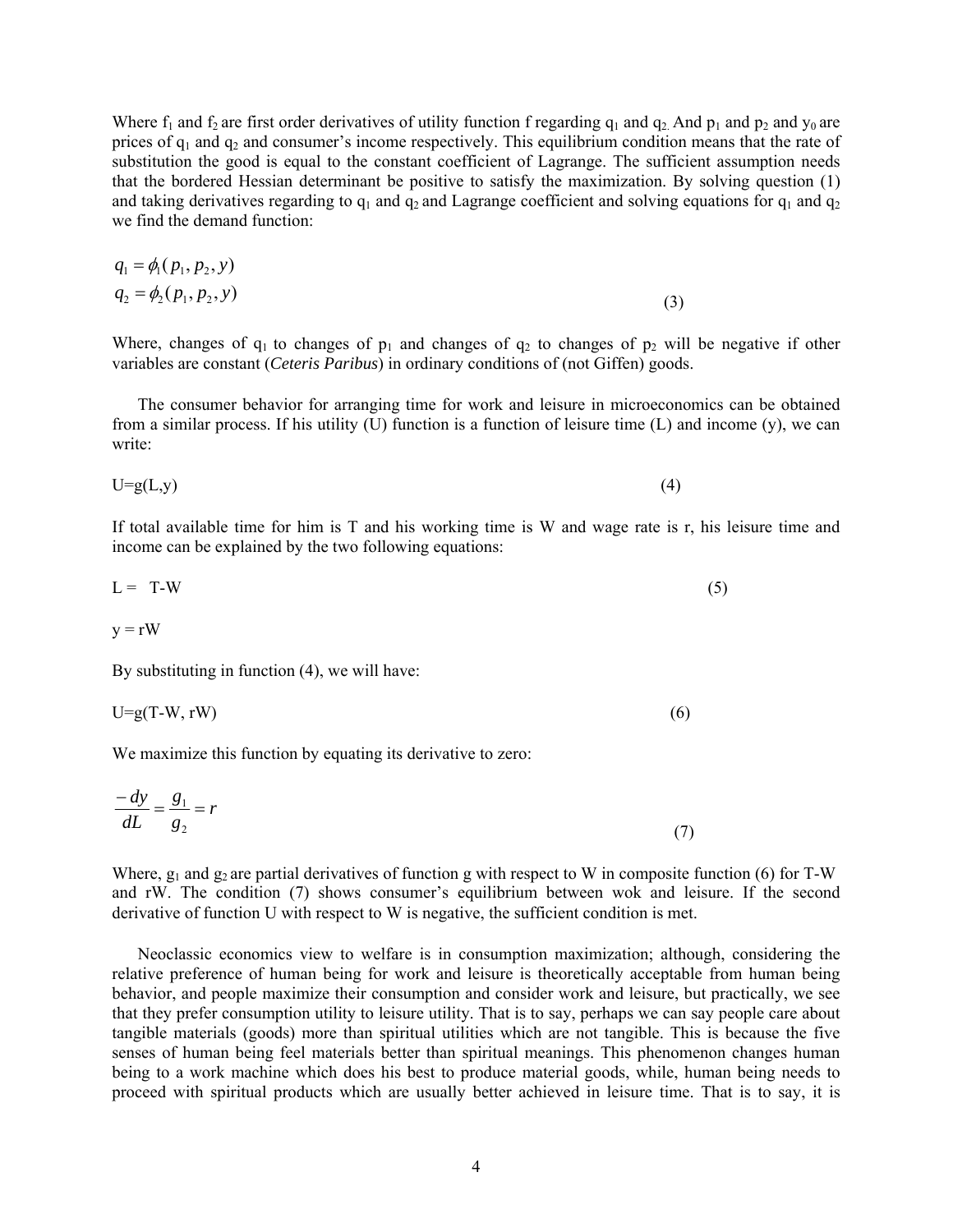necessary to leave some time for thinking and self-calculating, soul-purification, sel-training and spiritual and ethical affairs so that in this relation finds the purpose of her creation and steps forward towards spiritual elevation. The view of maximizing welfare through maximizing consumption means to increase  $\hat{W}$  in function (8) more and more, and material consumption means body gains from bodily joys and ownership joys or obtaining and accumulating assets. While human being can not consume without limits. This is because, in spite of Neoclassic view in consumer's behavior in economics, which assumes non-satiation consumption, consumer is satiationable which means he cannot consume more than a limited amount of goods and services. In other words, he has a limited capacity of consumption. If this fact is not true about all commodities, it is true about a group of commodities and services. For the other group which consumption is not limited, it is because of human being's thinking that she receives utility and satisfaction via more ownership of goods. The essential difference of these two groups of commodities, regardless of small differences, is the general classification of goods and services into two groups of durable and non-durables. Non- durables are consumers goods which do not last for a long time, and durables are possessory and some times last more than the life of their owners. The concept of contentedness in consumption, especially in consumption of durable assets can be set forth as a chapter in ethic economics which we abstain to discuss it for the time being and will discuss it in another discussion.

 Squandering is a kind of wasting resources, but squandering has a more general meaning than waste which includes overindulgence and excessive in all affairs, while the word "waste" does not have this variety of meaning. What we consider in squandering is the meaning of squandering and spoiling of resources which makes sense about durable goods, but it makes more sense in non-durable goods. Since squandering causes corruption of good sources by destruction and abandonment because of "purchase greed" or "imitative consumption pattern", or "keeping up with Jones consumption pattern" or "consumptionism"<sup>7</sup> or "habitual consumption", this term has more meaning of squandering rather than consuming, because sources has been obtained which are not used. In other words, in microeconomic theories, consumption is described as purchase of good or actual demand, which means, purchasing of good is the same as consuming it. On the other hand, using simple words can better explain the purpose. Therefore, we write the following equation:

$$
Consumption = using + squandering
$$
\n
$$
(8)
$$

Its equation will be:

$$
q = \dot{q} + \ddot{q} \tag{9}
$$

Where, q is the consumption considered by Neoclassic economists and  $q^*$  and  $q^-$  are those parts of q which are used, and wasted. Wasting may have any understanding of spoiling. For example, throwing away goods, their corruption, buying un-necessary goods, any kind of spoiling, going out of fashion, becoming useless and…have this meaning.

 Regarding the relation (8) or (9), we will again study consumer behavior for maximizing her utility. Rationally and logically, what is wasted does not create any utility for consumer. In other words, if some or part of a commodity is spoiled or wasted or because of passing time is not useable, or becomes out of fashion, or not used for any reason, it has not been "used" and has not created any utility for consumer. That is to say that, only the usage of goods and services creates utility, rather than the purchase of it. Therefore, according to relation (8), only the usage of what is bought shows utility, not wasted and

<sup>&</sup>lt;sup>7</sup> - Samuel Strauss (1870-1953) Critics on Consumptionism. The Atlantic Monthly, November 1924. He defines consumptionism as the science to force human being to more and more consumption of goods.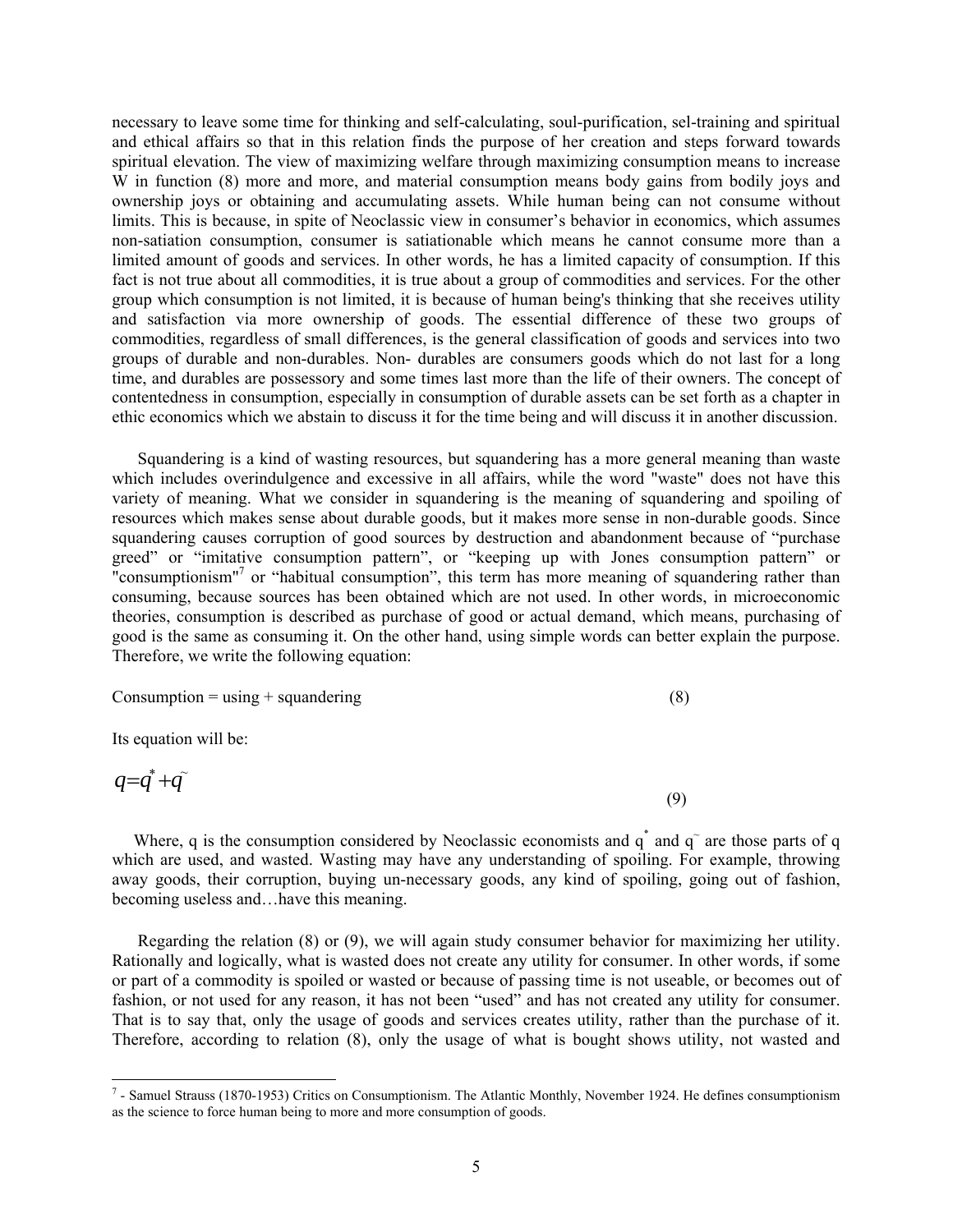spoiled things.

 We rewrite the utility function of the consumer by considering (9) and limiting the question to two commodities:

max 
$$
f^*(q_1^*, q_2^*)
$$
  
s.to:  $y^0 = p_1(q_1^* + q_1^*) + p_2(q_2^* + q_2^*)$  (10)

Regarding the description mentioned about that wastes is utility-less,  $q_2 \tilde{q}$  and  $q_1 \tilde{q}$  do not enter the utility function, but they are in budget line of the consumer. That is:  $q_2^{\sim}$  *and*  $q_1^{\sim}$ 

$$
\frac{\partial f^*}{\partial q_1^*} = \frac{\partial f^*}{\partial q_2^*} = 0\tag{11}
$$

We write Lagrange equation for problem (10):

$$
V = f^*(q_1^*, q_2^*) + \lambda [y^0 - p_1(q_1^* + q_1^-) - p_2(q_2^* + q_2^-)]
$$
\n(12)

The first condition for maximizing (12) is:

$$
\frac{\partial V}{\partial q_1^*} = \frac{\partial f^*}{\partial q_1^*} - \lambda p_1 = 0
$$
  
\n
$$
\frac{\partial V}{\partial q_2^*} = \frac{\partial f^*}{\partial q_2^*} - \lambda p_2 = 0
$$
  
\n
$$
\frac{\partial V}{\partial \lambda} = y^0 - p_1 (q_1^* + q_1^-) - p_2 (q_2^* + q_2^-) = 0
$$
\n(13)

In other words, the equilibrium condition for usage is the same as equilibrium condition for consumption, or:

$$
\frac{f_1^*}{f_2^*} = \frac{p_1}{p_2} \tag{14}
$$

But the utility level is below previous one, because budget line  $P_1q_1 + P_2q_2$  $p_1 q_1 + p_2 q_2$  has shifted to left which means:

$$
(y - p_1 q_1^{\sim} - p_2 q_2^{\sim}) = p_1 q_1^* + p_2 q_2^*
$$
\n(15)

In other words, the slope of utility curves has not been changed, but since a part of income has been wasted because of spoiling commodities, this line has shifted to the left and is tangent to utility curves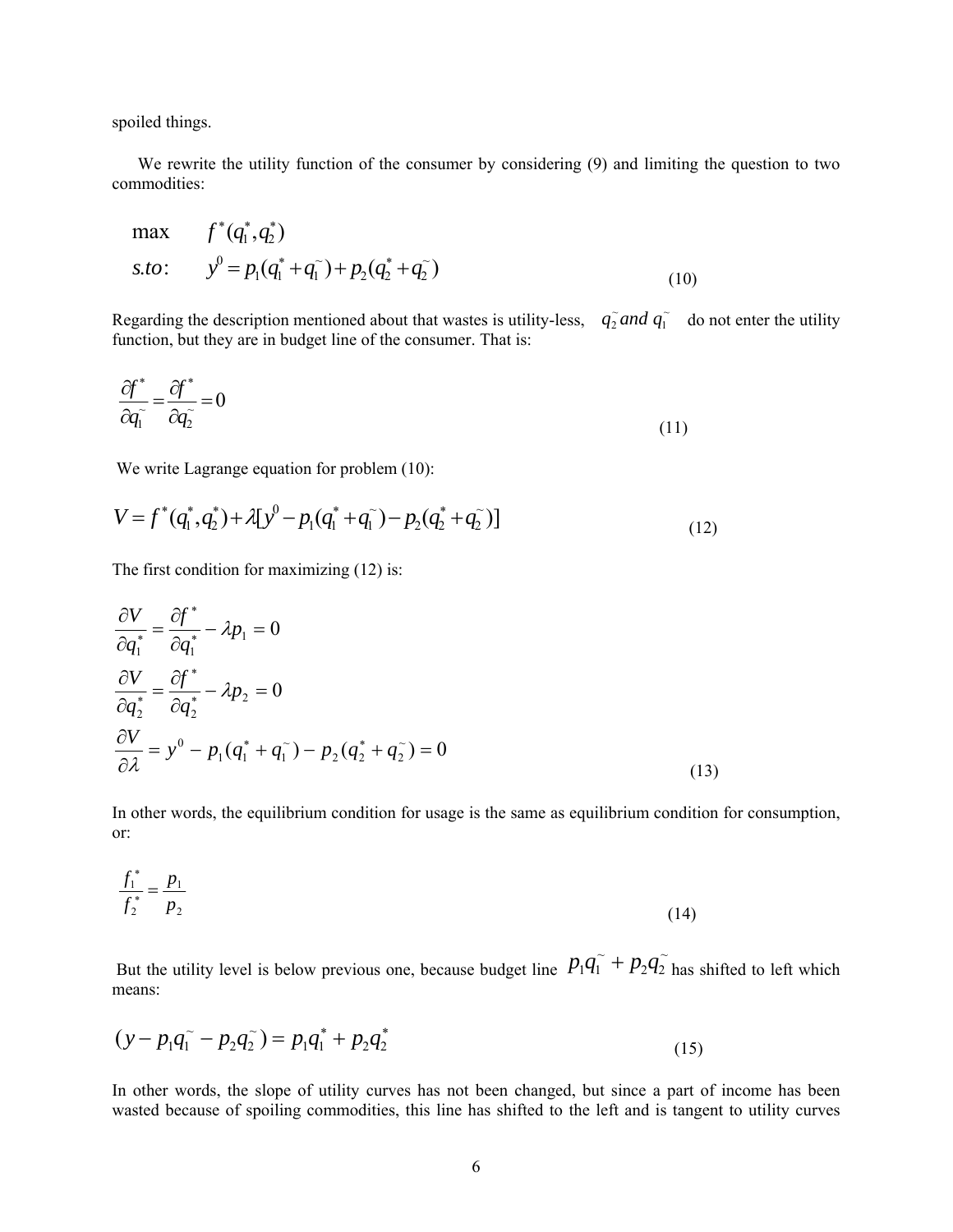with lower utility. In other words, in order to compensate this reduction, we have to pay the amount of  $p_1 q_1 + p_2 q_2$  to consumer until he reaches his consumption position before the waste. With additive utility function assumption we have:

$$
f(q_1, q_2) = f(q_1^*, q_2^*) \bigg| y + f(q_1^*, q_2^*) \bigg| y^*
$$
\n(16)

$$
y = y^* + y^{\sim}
$$
 (17)

$$
p_1q_1 + q_2q_2 = p_1^*q_1^* + p_2q_2^* + p_1q_1^* + p_2q_2^*
$$
\n(18)

 Therefore, regarding the utility received by consumer, since usage creates utility, in ordinary case of consumer theory, the consumer loses a part of his utility because of spoiling and wasting a part of his income. In order to keep his welfare, the wasted income because of spoil and waste, or  $y<sup>3</sup>$  should be earned through more work. So we study his behavior from work and leisure time point of view. As it was shown in equation (4), worker's utility is a function of income and leisure time variables. Now we write the second equation in this way:

$$
y = y^* + y^*
$$
  
\n
$$
rW = rW^* + rW^*
$$
  
\n
$$
y = rW^* + rW^*
$$
\n(19)

Where  $y<sup>o</sup>$  is the wasted amount of income for squandering and should be added for the one who has wasted this part of his income to keep his utility unchanged.  $W$  is the work hours to earn this income. Therefore, we have:

$$
U = g(T - W, rW) = g[T - W^* - W^*, r(W^* + W^*)]
$$
\n(20)

Simply by comparing (6) and (20) we can understand that in order to have equilibrium in this case, the worker has to add W<sup>o</sup> hours of work or decrease his leisure time to obtain enough income to compensate the wastes, while receiving no utility from his wastes. By equating partial derivatives of function U with respect to  $W^*$  and  $W^{\sim}$  to zero, we will have:

$$
\frac{dU}{dW^*} = -g_1^* + g_2^* r = 0 \qquad \frac{dU}{dW^*} = -g_1^* + g_2^* r = 0 \tag{21}
$$

Now we add the two equations:

$$
\frac{dU}{dW^*} + \frac{dU}{dW^*} = -(g_1^* + g_1^*) + (g_2^* + g_2^*)r
$$
\n(22)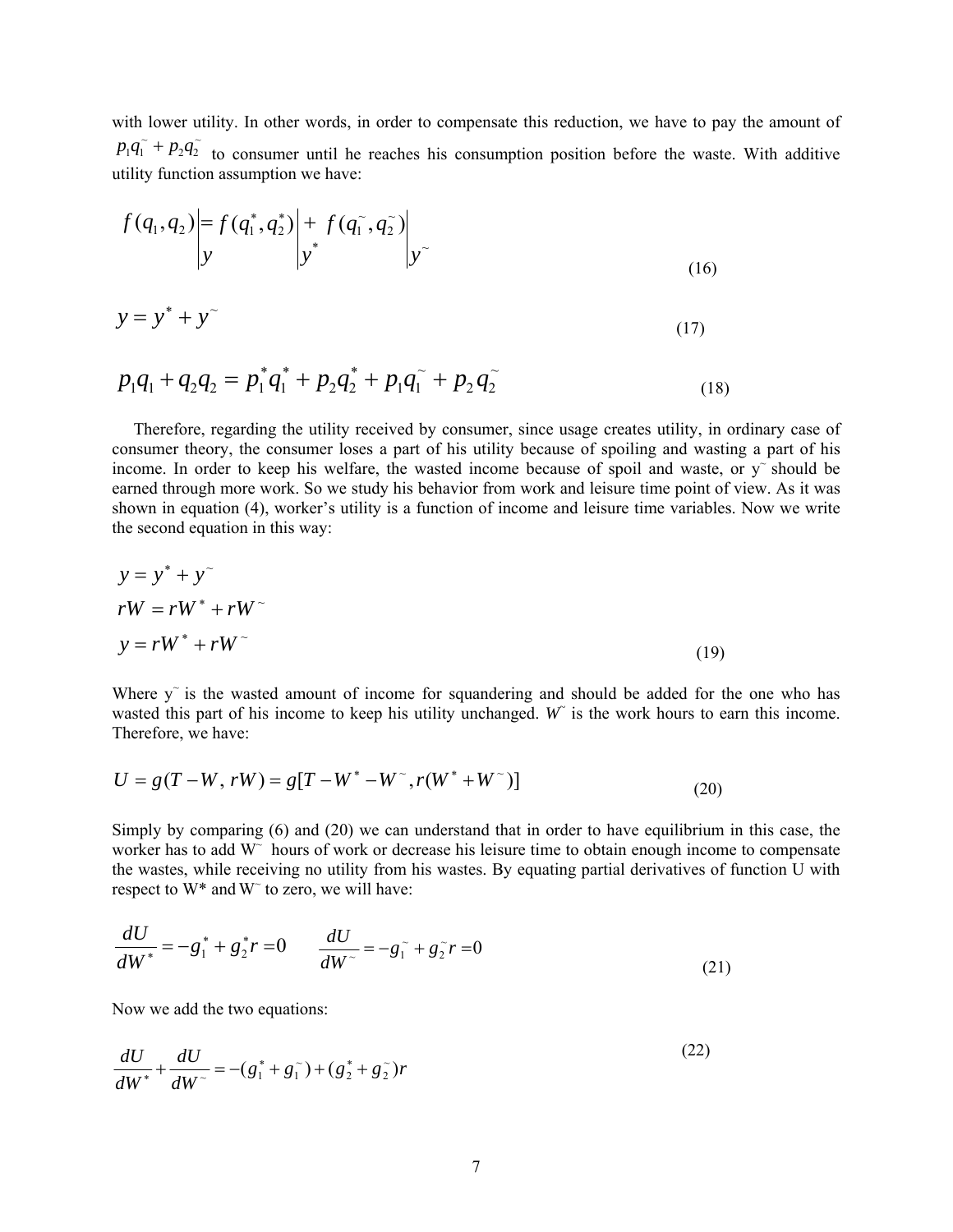This is the same equilibrium condition of (7). In other words:

$$
\frac{dU}{dW} = \frac{dU}{dW^*} + \frac{dU}{dW^*}
$$
\n(23)

Since W=T-L, we can rewrite (23) in this way:

$$
\frac{dU}{dW} = \frac{dU}{dW} \cdot \frac{dW}{dL} = -\frac{dU}{dL}
$$
\n(24)

Therefore:

$$
-\frac{dU}{dL} = \frac{dU}{dW^*} + \frac{dU}{dW^*}
$$
\n(25)

In other words, the consumer has to lose  $dU/dW^{\dagger}$  of his leisure time utility to buy wasted commodities.

It can be simply said that squandering causes waste of leisure time and its utility. This result does not violate the assumption of rationality of consumer and explains that since squandering causes a part of commodity sources -because of wrong shape of utility function and because of factors such as "purchasing greed", "imitation consumption", or "show off consumption" or "encouragement consumption" or "consumption oriented" or other similar things- become spoiled or become garbage, the consumer has to work more to compensate the wasted materials and lose his leisure time to satisfy this consumption phenomena. Actually, through this satisfaction, nothing has been used and he is imaginarily satisfied.

#### **Squandering and market demand**

 We can clearly see the role of income in equations (3) of demand functions for goods. When q is demand quantity and p is price in equations (3), the increase of y shifts demand function to the right hand side and its decrease will shift it to the left hand side. Now, if we divide income as in equation (19) into income for use  $(y^*)$  and income for waste  $(y^*)$ , if by preventing waste, y<sup> $\sim$ </sup> will increase; demand curve will move to left by this amount. This concept is correct in human being behavior as well as market demand, because market demand is the horizontal addition of individual demand functions. That is to say, if we show i<sup>th</sup> individual demand for  $j<sup>th</sup>$  good as  $D<sub>ii</sub>$ , we can write:

$$
D_{ij} = D_{ij}(p_1, \dots, p_m, y_i)
$$
\n(26)

Where,  $p_1, \ldots, p_m$  are prices of m commodities of utility function of consumer i and  $y_i$  is his income; then, market demand function will be as: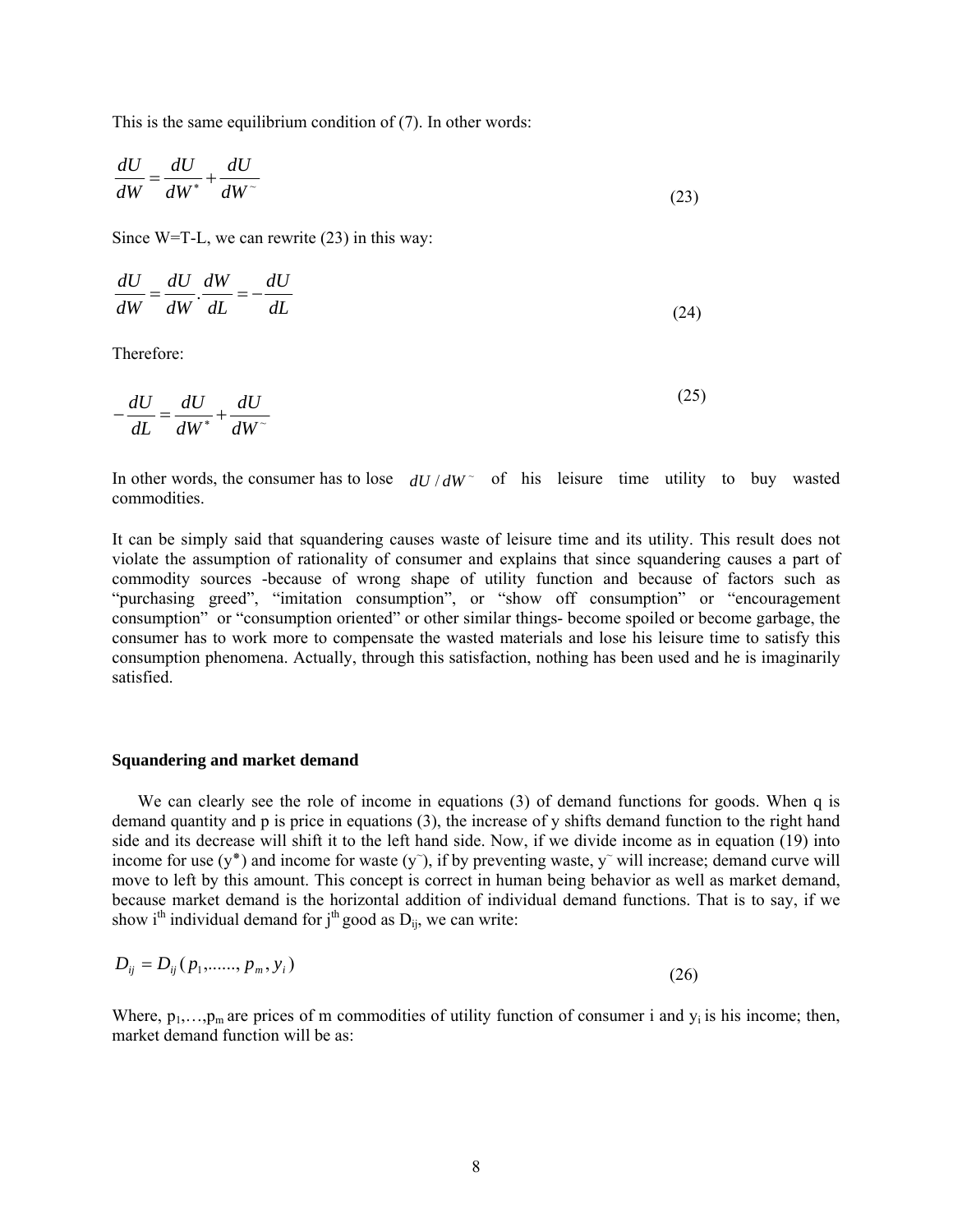$$
D_j = \sum_{i=1}^{n} D_{ij} (p_1, \dots, p_m, y_i)
$$
 (27)

In which, n is number of consumers in the market. By considering  $y^*$  and  $y^*$  we can rewrite the above equation as:

$$
D_j = \sum_{i=1}^n D_{ij} (p_1, \dots, p_m, y_i^* + y_i^*)
$$
\n(28)

This relationship shows that the necessary income for compensating waste in individual demands will shift market demand, and will certainly affect the market demand. For example, for  $y^{\sim}$  of all consumers, that is to say, necessary income for compensating wasted goods becomes zero, market demand, equals to this amount and will shift to left side. If other variables are unchanged, this shift will decrease the market price.

#### **Squandering and producer's behavior**

 In spite of the fact that squandering is a well-known phenomenon in consumer's behavior, but it has a considerable justification in producer's behavior. Usually for different reasons, production line has wastes in raw and intermediate materials or final goods, or has to produce goods with higher costs; which means it overuses manpower and other factors of production that all of them are cases of squandering and waste. In other words, by using certain amount of factors of production in a production line, we have to produce a certain amount of goods which is equal to maximum production capacity of the production line, but if we produce less, it means that we have practically wasted resources in production, and if we have produced low quality goods, we have also practically wasted materials. Again, if goods are spoiled or wasted because of bad warehousing, we have again wasted and squandered. In other words, an outstanding amount of wastes in production is because of inefficient use of factors of production which will be studied here.

#### **The theory of producer's behavior**

Production function of a firm shows the method of combination of factors of production  $(X_1, X_2,...)$ . In a simple form, production of q is a function of:

$$
q = f(x_1, x_2) \tag{29}
$$

 This is a continuous single-valued function for producing Q with continuous first and second order derivatives for positive amounts of production and factors of production and is increasing in this range as an exactly ordinary concave function. At fixed amount of second factor of production  $x_{2}^{0}$ , the average and marginal production of every factor of production  $x_1$  will be equal with the ratio of total production to total first factor of production and the ratio of changes of production to the changes of the first production factor. If we put total differential of function (29) equal to zero, rate of technical substitution (RTS) between factors of production at any fixed level of production will be: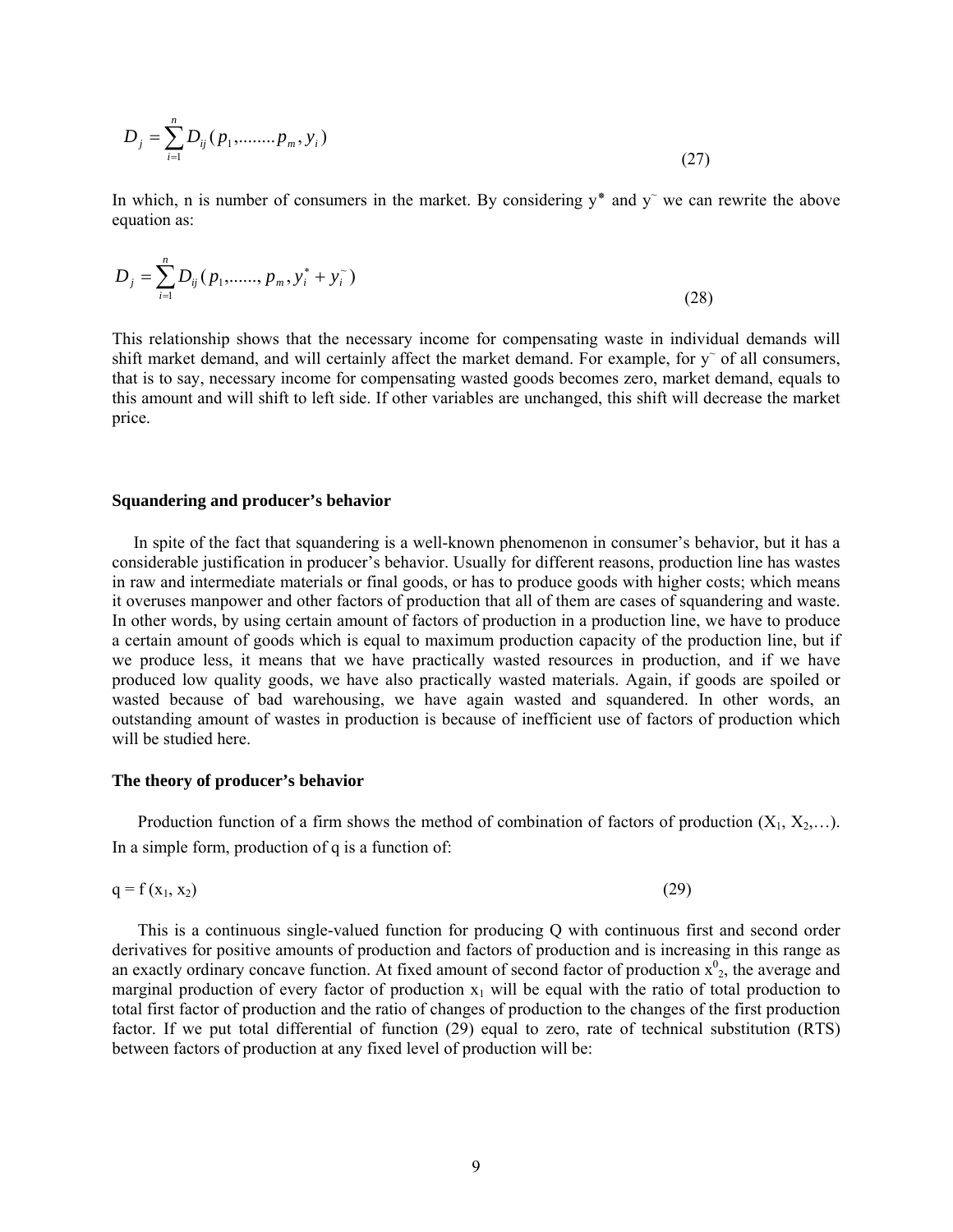$$
RTS = -\frac{dx_2}{dx_1} = \frac{f_1}{f_2}
$$
\n(30)

The optimum behavior of producer for maximizing profit is derived through maximizing the following function:

$$
\Pi = pf(x_1, x_2) - r_1 x_1 - r_2 x_2 - b \tag{31}
$$

Where, firm's profit ( $\Pi$ ) is derived by maximizing the difference between sale income pq and cost (C). In which, p is the sale price and  $r_1$ ,  $r_2$  are prices of variable factors of production and b is the cost of constant factors of production. The necessary condition is obtained by equating first derivatives of this function to zero. To obtain the sufficient condition for maximizing (31), the signs of main minors of its Hessian determinant should alternately be changed. If we solve the equations of necessary condition for  $x_1$  and  $x_2$ , demand functions for factors of production are derived:

$$
x_1 = \phi_1(r_1, r_2, p) x_2 = \phi_2(r_1, r_2, p)
$$
\n(32)

The locus of points where we can get with minimum cost by combining factors of production defines the development path of the firm. In other words, the maximum production on different levels of costs has coordinates of different combining of factors of production whose locus is called the firm's development path and the firm always selects a combination of factors of production to keep on this path. We describe the path by following function:

$$
g(x_1, x_2) = 0 \tag{33}
$$

The cost function of the firm is derived by simultaneously solving production function, cost line and firm's development path for C. In other words, we solve the below functions for C:

$$
q = f(x_1, x_2)
$$
  
\n
$$
c = r_1 x_1 + r_2 x_2 + b
$$
  
\n
$$
0 = g(x_1, x_1)
$$
\n(34)

The following relationship is derived which is called the cost function:

$$
c = \phi(q, r_1, r_2) + b \tag{35}
$$

The production supply function of a firm in a perfect competitive market for a commodity defines the amount of commodity production and is derived from the necessary condition for maximizing profit. The condition for maximizing profit is derived by equating price and marginal cost. In other words, the supply function of firm (S) in a perfect competitive market is defined for the amounts of production with higher prices than average cost.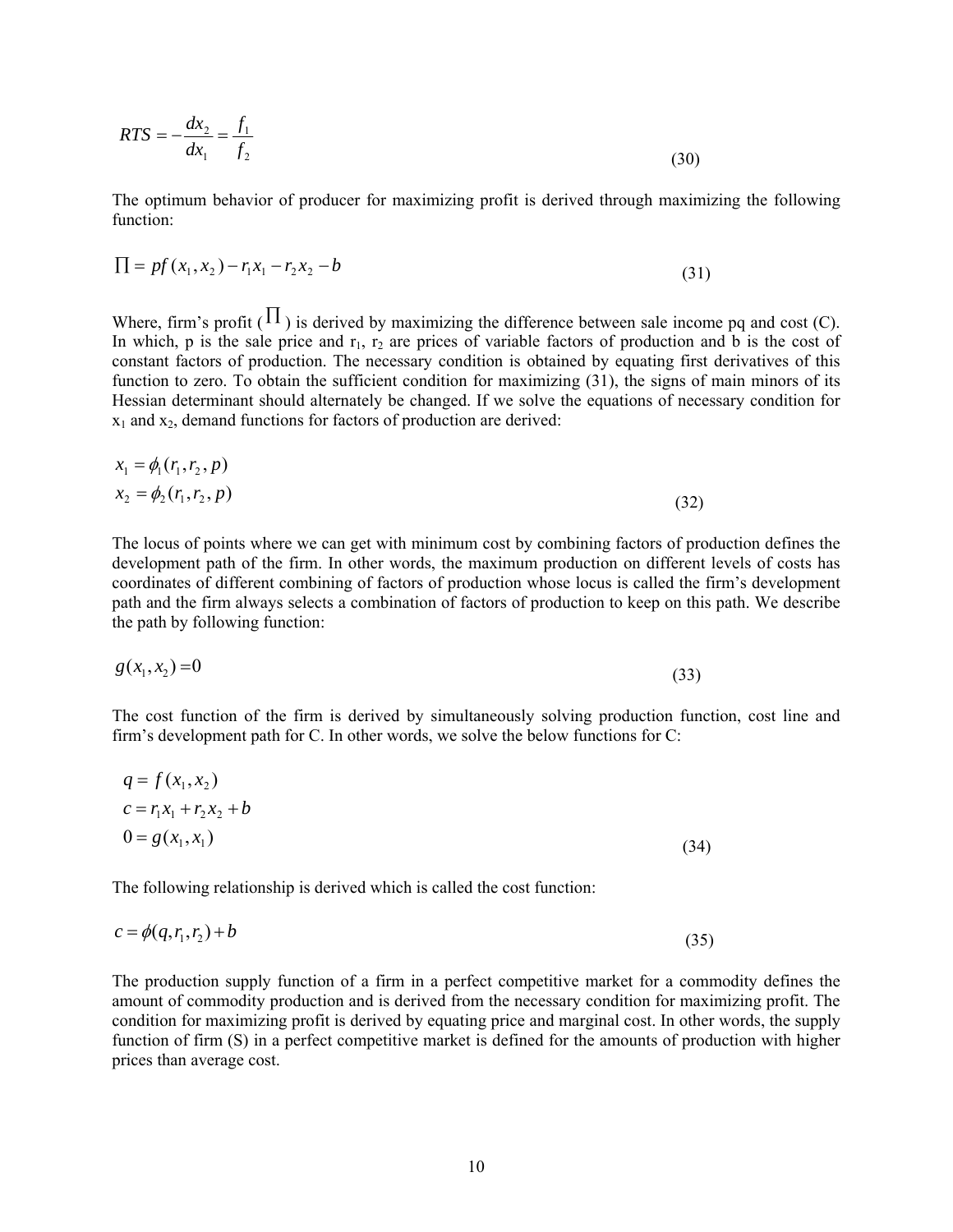#### **Squandering in production**

 We can study squandering in production from different aspects. The following instances can be mentioned:

- Squandering in total productivity: that is, with fixed amount of factors of production, produce less than maximum productivity condition.
- Squandering in unoptimal combination of production factor (allocative inefficiency): which means that the combination of factors of production is not used in the process of production in an optimal way.
- Technological inefficiency: This means that the percentage of defective products or below standard is high.
- Spoil of products: because of bad warehousing, preserving, packing or distribution of products.

#### Squandering in total productivity

 One of the cases of squandering in production is squandering in total productivity. The increase of total productivity means to produce more goods with a fixed amount of factors of production. Consider the following function:

$$
q = Af(x_1, x_2) \tag{36}
$$

In which A defines total productivity. If  $A=1$ , the production function will be similar with equation (29). Now consider two cases: one with efficient production and optimum use of resources, the other with low productivity and un-optimal use of resources. Certainly in both cases, they use factors of production in the framework of optimization of production. To explain this case, we use the following relationship:

$$
A^* = A - A^\sim \tag{37}
$$

A\* is a multiple of total productivity which is practically carried out and  $A<sup>~</sup>$  is related to the that part of production that because of inefficiency has practically no production. We call this part of production which is not taken into account "squandering in total productivity". By replacing  $(37)$  in  $(36)$ , we will have:

$$
q = A^* f(x_1, x_2) + A^* f(x_1, x_2)
$$
\n(38)

In the right hand side term, the produced production is  $q^*$  and unproduced production is  $q^*$ . In other words:

$$
q = q^* + q^{\tilde{ }} \tag{39}
$$

Squandering in total productivity means to use resources or factors of production in excess of productions' needs (q<sup> $\tilde{q}$ </sup>). In other words, it is possible to calculate wasted materials in this way. If we solve the following equation for C: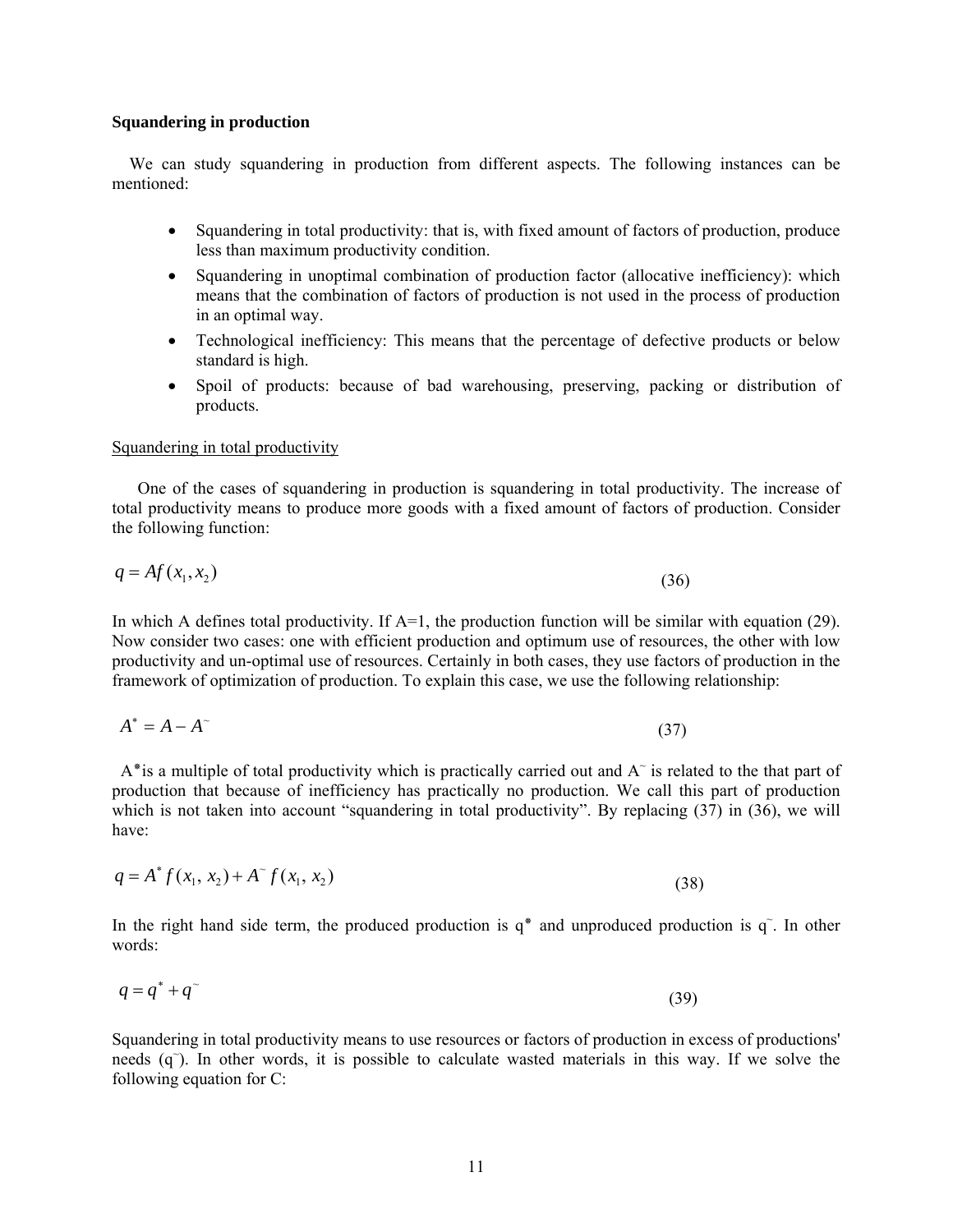$$
q = A^* f(x_1, x_2) + A^* f(x_1, x_2)
$$
  
\n
$$
0 = g(x_1, x_2)
$$
  
\n
$$
C = r_1 x_1 + r_2 x_2 + b
$$
\n(40)

We will have:

$$
C = \phi(q^*, r_1, r_2) + \phi(q^*, r_1, r_2) + b \tag{41}
$$

Which means that cost is made from two parts of production-used cost, and squandered costs. On the other hand, by using the above relation, we can obtain the demand for factors of production:

$$
x_1 = x_1^* + x_1^-
$$
  

$$
x_2 = x_2^* + x_2^-
$$
 (42)

In other words, on the basis of relationship (32) we will have:

$$
x_1 = \phi_1^*(r_1, r_2, p) + \phi_1^*(r_1, r_2, p)
$$
  
\n
$$
x_2 = \phi_2^*(r_1, r_2, p) + \phi_2^*(r_1, r_2, p)
$$
\n(43)

 $\phi_1$  and  $\phi_2$  are squandering demands for factors of production which were equal to zero if total productivity were at maximum, but since there is waste and squandering, they are positive figures in above relations. These positive figures of  $\phi_1^{\sim}$  and  $\phi_2^{\sim}$  practically cause the demand functions for factors of production to shift to the right side, causing increased use of factors of production and increase of price of these factors, without increasing production.

## Squandering because of non-optimum combination of factors of production

 Another case of squandering is non-optimum combination of factors of production. Microeconomic theory considers three general areas. One area is irrational production area in which marginal production of at least one factor of production is negative. Certainly squandering in this area is very high. The negative productivity of a factor of production means overuse of that factor more than need, and its marginal use has caused to production decrease. For example, if seeds are sprinkled more than need, crop will decrease rather than increase. The other area is rational production area. In this area, squandering is less, but because of non-optimum use of resources, production may not be at maximum. Marginal productivity of factors of production is positive in this area, but the combination of factors of production is not correct. If we optimize the combination of factors of production, this deficiency will be overcome.

 Mathematically, maximum production behavior regarding cost constraint is obtained by maximizing the following Lagrange equation:

$$
V = f(x_1, x_2) + \mu(C^0 - r_1 x_1 - r_2 x_2 - b)
$$
\n(44)

By equating derivatives of the above function with respect to  $x_1, x_2, \mu$  to zero, we will have: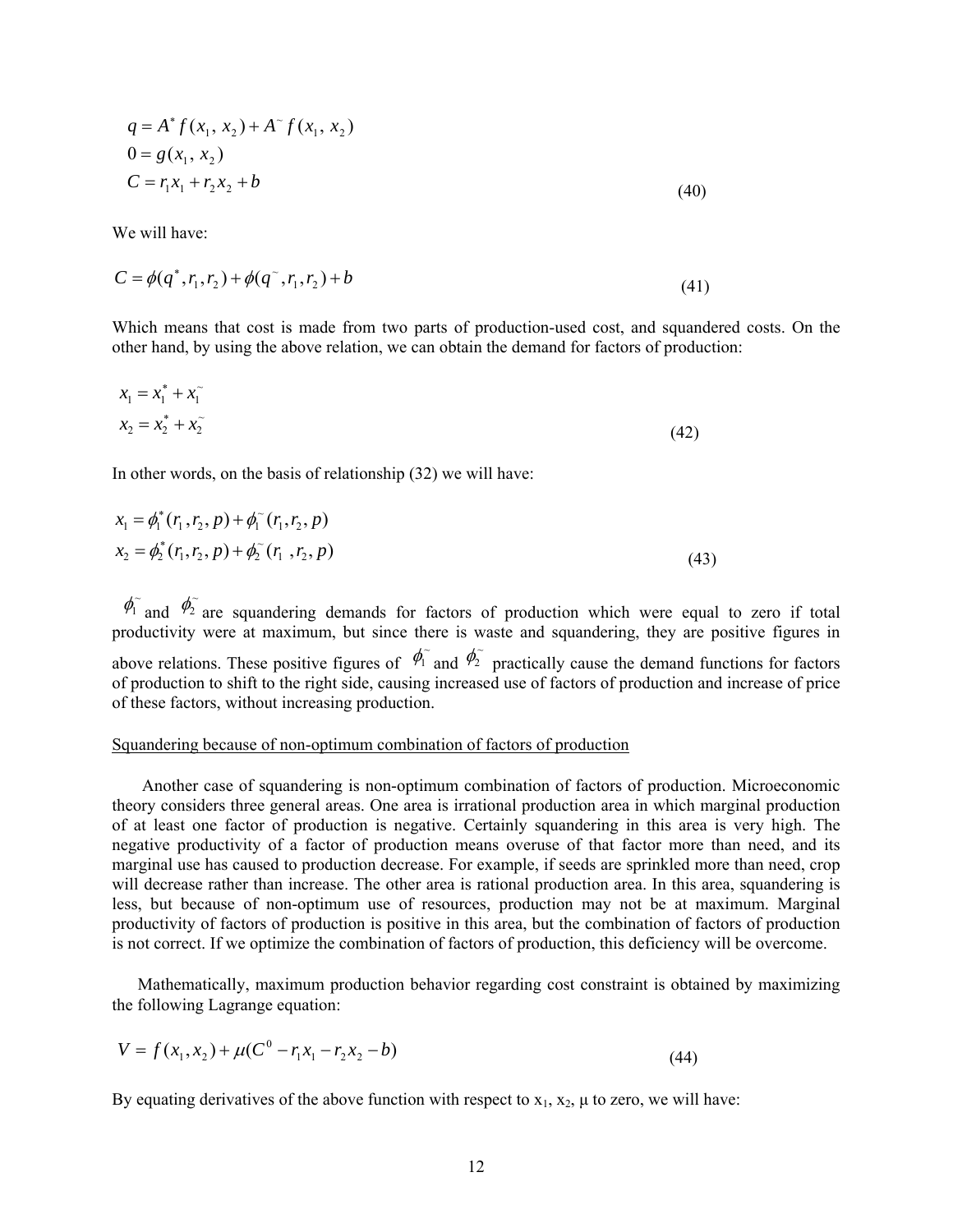$$
\frac{f_1}{f_2} = \frac{r_1}{r_2} = RTS
$$
\n(45)

In other words, technical rate of substitution is equal to price ratio of factors of production. This point is the tangent of cost line  $C^0$  with isoquant curve which maximizes production regarding cost constraint. Certainly any other combination of factors of production causes squandering of the factors and as it was

shown in (42) and (43), this has increased demand for factors of production by  $\tilde{x}_1^{\tilde{z}}$  and  $\tilde{x}_1^{\tilde{z}}$  $x_2^{\sim}$ *and* $x_1^{\sim}$  without increasing production.

## Production damages

 Production damages usually occur for variety of reasons including the damages caused by worker's negligence, inferior quality of raw material, machinery problems, and other problems which have different forms in industrial and traditional goods and services production lines, but all of them are considered here as production damages which lead to low quality production. Since production damages are bulks, they have special uses and other firms buy them for different uses, but since they have low qualities, will decrease the production yield. In short, we can generalize all effects described about the decrease of total productivity for this subject as well. In other words, we conclude that the increase of production damages leads to the decrease of productivity and it has similar effects. Therefore, the more is production damages, the more will be demand for factors of production, without the increase of production.

## Deterioration and corruption of products

 Deterioration and corruption of products is a phenomenon occurring after the production activities of the firm, but since before delivery, production is a part of firm's properties, therefore, this subject is considered in production discussion. Although this deficiency can be a cause of subsequent services such as transport and distribution, but negligence and weakness of sale and operation managements may cause this type of corruptions. Usually, products are kept in warehouses before they are distributed and finally consumed. Keeping products may cause deterioration and corruption of products. This is true about perishable goods, as well as imperishable goods. For example, rustiness and corrosion because of humidity and dampness or acidity will deteriorate even metals. Certainly deterioration and corruption of products apparently is losing product and from production point of view means losing production resources including factors of production used to produce these products. On this basis, we can generalize all arguments regarding squandering in equations (42) and (43) which say the corruption of products causes to use more factors of production without increasing the productivity.

## **Knowledge-based economics and ethic economics**

 Knowledge-based economics will affect economic behavior of human being community severely. Passing from traditional economic behavior to knowledge-based economics has been accompanied with information technology developments. Fast growth and development of information technology<sup>8</sup> and communication will have multi dimensional effects on the set of economic behaviors and along with it, consumption patterns and economic behaviors will be changed. In this relation, internet transactions and

<sup>&</sup>lt;sup>8</sup> - For example, the speed of microchips double every 18 months without any change in price, and the communication bandwidths triple every 12 months, and the worth of a network is proportional with square of its nodes, so that by expansion of the network, the communication value increases exponentially while its cost is constant. (Narrated from: Jalaly, Aliakbar, "The relationship of electronic commerce and knowledge-based Economy", Collection of papers in Electronic Commerce Gathering. http://www.hiberd.com/essay-hiberd/documents-hiberd/03.doc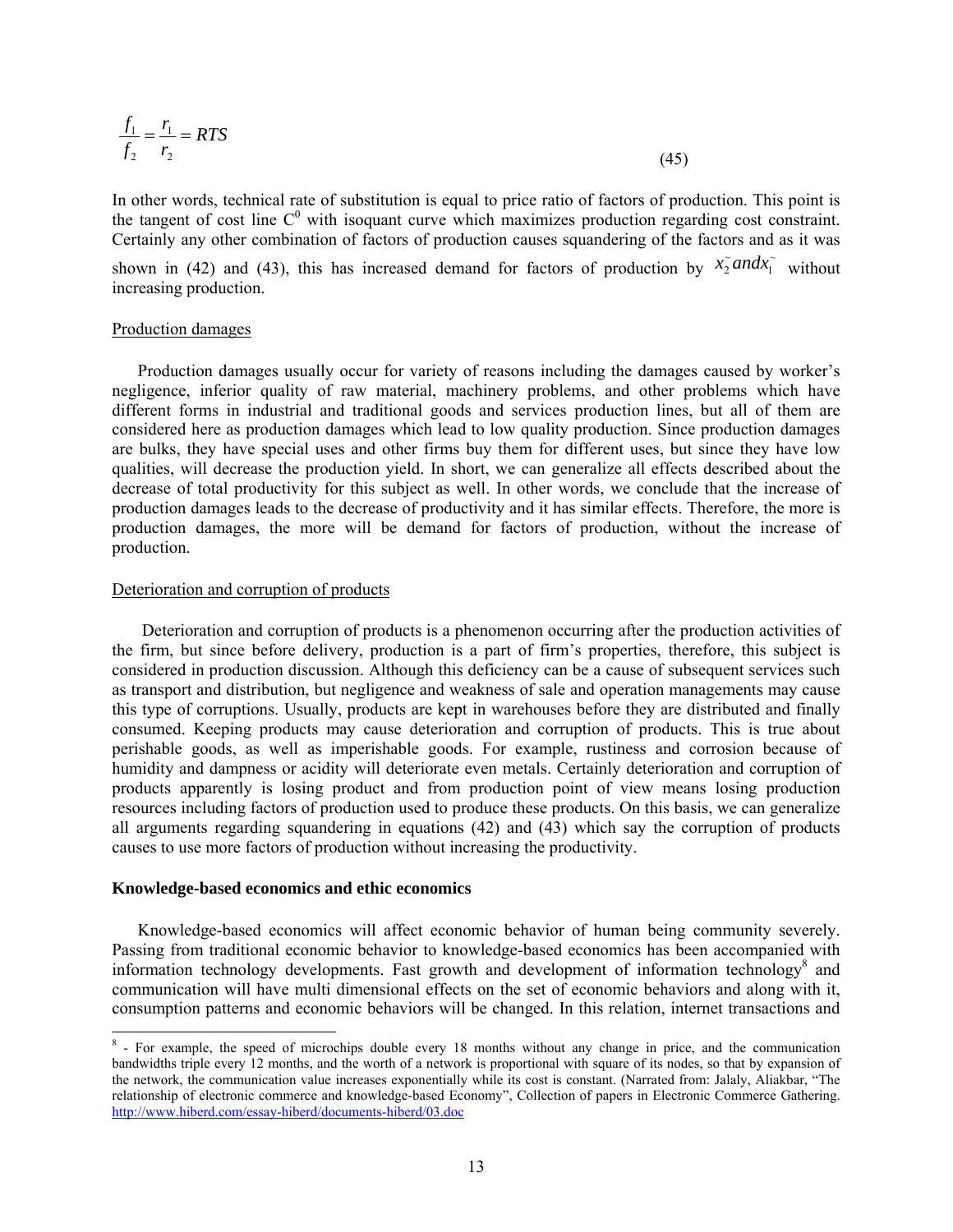electronic commerce can lead to consumption increase because of its easiness and efficiency.

 In knowledge-based economy, production, distribution and the use of knowledge and information has important role in economic activities. The relationship of knowledge-based economy and advanced technology of communication and financial payment services is one of the important factors in change of the form of producer's and consumer's behavior and even the change of production function (because of production technology change) and the form of subordinate utility function of consumer (because of changes in taste and style of his preference ordering). This is because the knowledge element has gained importance in the content of production and services as value and therefore, information and communication technology affecting all factors of production and all manufacturing goods and production processes have led consumption pattern towards variety and mass production and consumption<sup>9</sup>.

 Regarding the knowledge-based economy observations, the above analysis are not abolished but even has increased the importance of ethic economic view. This is because knowledge-based economy changes and acute the economic behavior by increasing efficiency and productivity and easing activities. Developments of information and communication technology principally affect the above analysis from the following aspects:

- **Transaction of goods via internet and other electronic methods**
- Easy access to markets, customers, sellers, and intermediates all day long and all week days
- No need to direct presence and communication
- Reduction of payment costs by electronic systems
- **•** Decrease of transaction, warehousing and distribution costs
- Decrease of intermediate's cost
- Decrease of over head costs
- Increase of the speed of transaction and delivery
- Ease of advertisement and introducing goods
- **Increase of efficiency of advertisement for persuading consumption by applying absorbing tools** of advertisement such as color, sound and presentation
- Decrease of mistakes in comparison with traditional methods of transaction
- Easy access to large global markets
- Continuous presence all over the world
- Update market information
- **More transparency of market information**
- variety of goods and services
- Creation of new financial innovations

These developments affect consumer and producer behavior through the following:

- $\triangleright$  Changing the form of production function because of production technological changes and thereof, substituting capital intensive factors of production with higher yields and more expert and specialist manpower. In addition, the increase of free financial balances of firms because of the decrease of side costs of sale and distribution and thereof, the sale increase.
- $\triangleright$  Changing the form of consumer utility function because of changes of taste and introducing new

**EXECTE:**<br> **EXECTE 18 - Alterative Formand Construct** Post of Hungary, Improving Competitiveness<br> **EXECTE:** Competitiveness<br> **EXECTE:** November 4 - Government of Hungary, Improving Competitiveness Through a Knowledge-Based Economy, Budapest, March 23-26, 2004.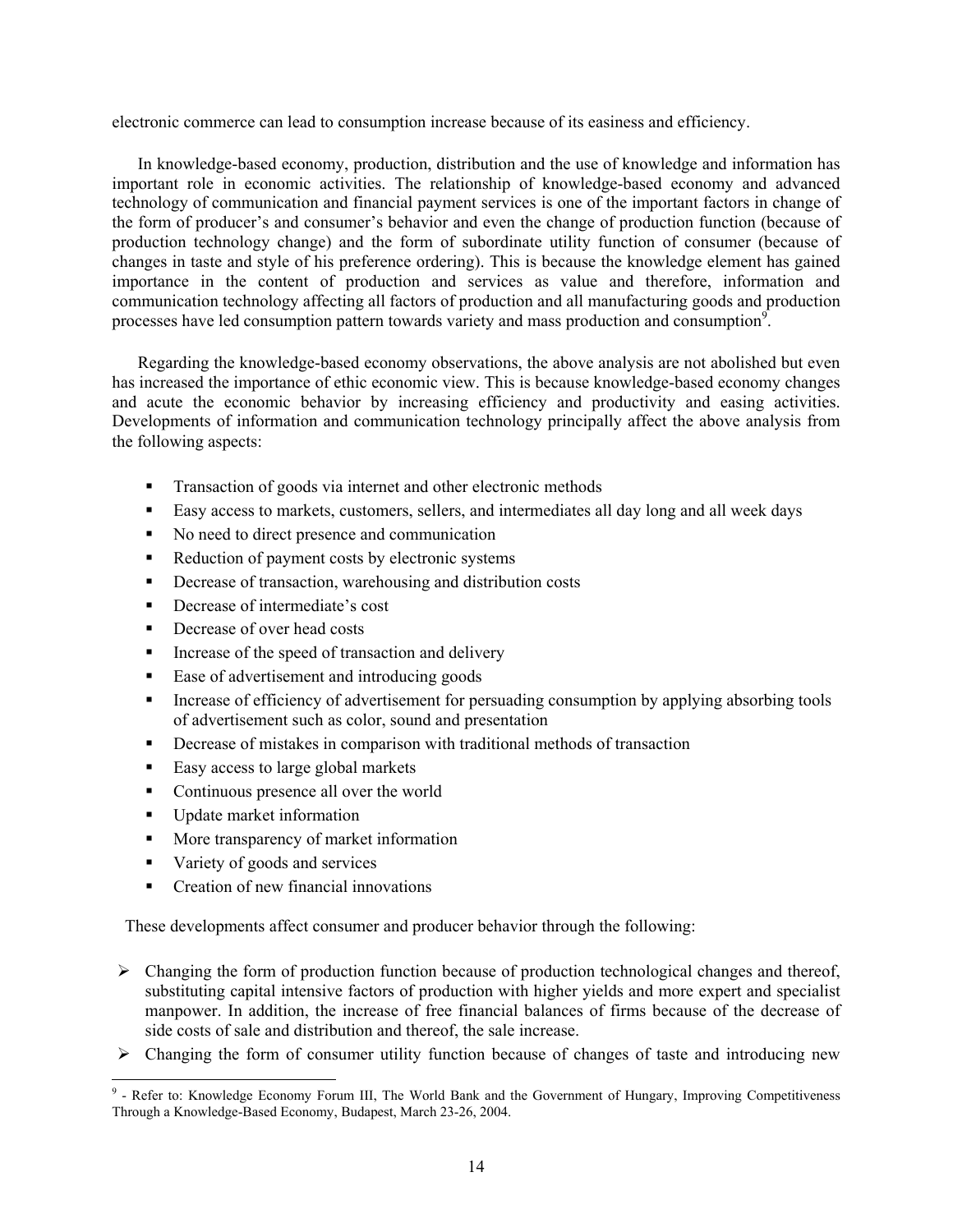goods and changes of consumer priorities, which results in the omission of purchase and transaction costs and the increase in purchase of other goods because of substitution effect resulted from savings in transaction costs and

#### **Summary and conclusion**

 Ethic economics as a subject which has received less attention in new economic theories is one of the important subjects which can have considerable effects on the way of life of human beings. Squandering with the meaning of wasting of resources is against maximizing the utilization of resources in economics. According to neoclassic theory of consumer behavior, this behavior is based upon assumptions and in the subject of squandering in ethic economics, in addition to neoclassic theory assumptions on consumer behavior, assumptions such as non-satiation assumption can be breached. According to neoclassic theory, people desire to maximize their consumption considering their priorities between work and leisure time, but practically, consumption utility exceeds utility of leisure time.

 Squandering of resources is a kind of resource wasting, but the term squandering has a more general meaning which includes excessive usage in every kind of affairs, while waste does not have this variety of meaning. Squandering causes waste of some resources by wasting and corrosion, throwing away because of "purchasing greed", or "imitating consumption pattern", or "keeping up with Jones family consumption pattern" or "consumptionism", or "habitual consumption", or generally, "consumerism". In this paper we showed that consumer loses a part of his utility because of squandering and has to work more and decrease his leisure time to obtain more income for compensating his squandering to regain his lost utility. Briefly speaking, squandering wastes leisure time and the utility obtained from her leisure time.

 Evidences of squandering in producer behavior and the production process were also studied. For different reasons, production line can waste and spoil raw material, intermediate or final goods, or produce commodities at a higher cost and with excessive use of factors of production. That is to say, the main part of squandering in production is the result of inefficient use of factors of production. Evidences of squandering of production are in total productivity, non-optimal combination of factors of production, damages and spoil and corrosion in production.

 Passing from traditional economy to knowledge-based economy is accompanied with outstanding information and communication technology. Rapid growth and development of information and communication technology will have multi-dimensional effects on economic behaviors; and consumption patterns and economic behaviors will change. The above analysis will be completed by knowledge -based economy considerations which regard consumption patterns and economic behavior from different aspects when efficiency improves and operations become easier.

Altogether, squandering in a society in markets equilibrium in the economy will cause the following:

- More goods will be consumed, without increasing utility
- Demand for goods and prices will increase
- Leisure time will decrease
- Less products are produced
- More labor force will be used
- More factors of production will be used in production
- Demand for factors of production and wage will increase